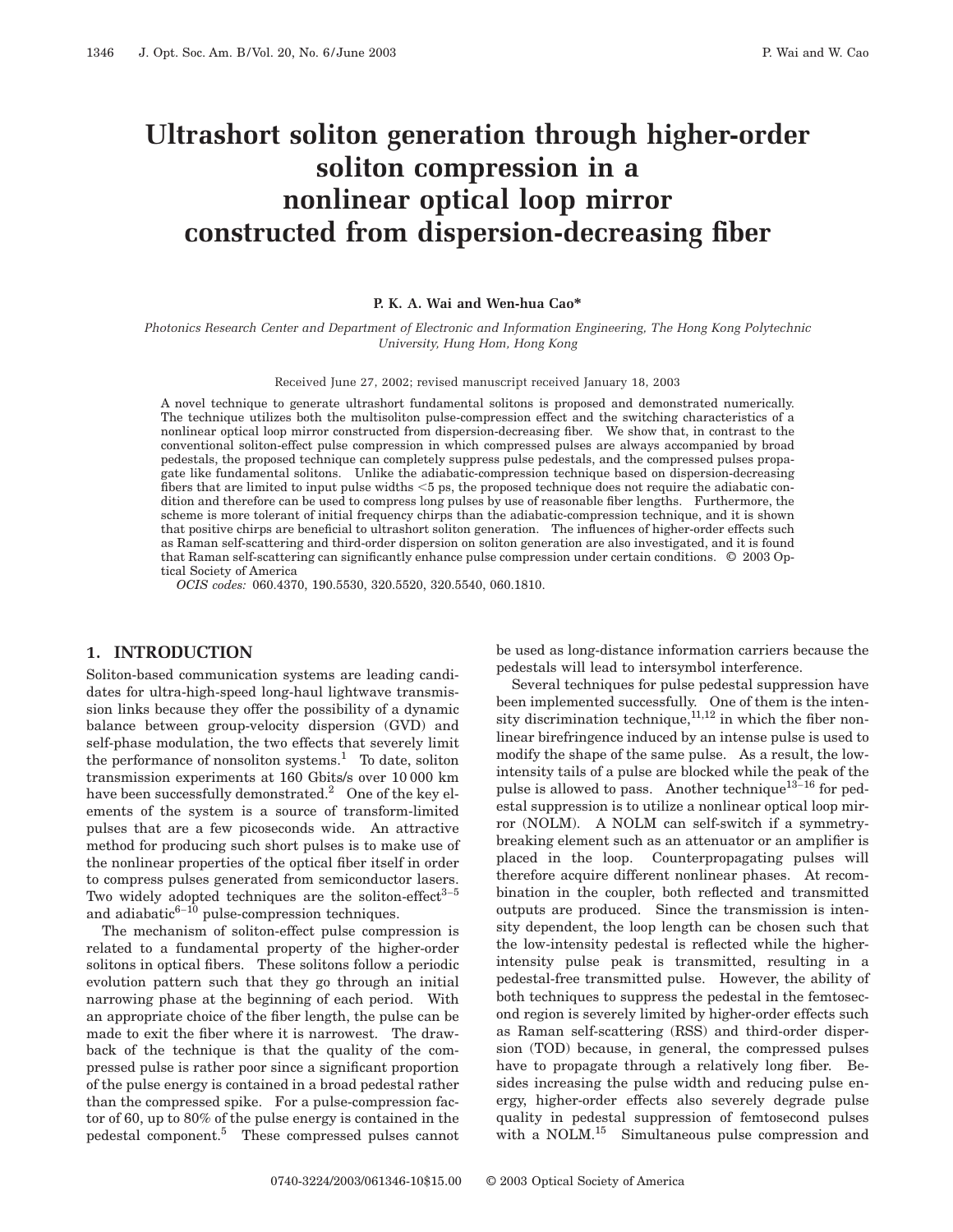pedestal suppression with NOLMs have also been demonstrated.17–<sup>21</sup> However, to our knowledge, no solitons were generated by this compression technique. References 17 and 18 showed the possibility of pulse compression by a NOLM containing an asymmetric coupler and a piece of uniform fiber<sup>17</sup> or a NOLM constructed from two different fibers with a symmetric coupler,  $^{18}$  but the general optimization criteria for pulse compression were not studied. In Ref. 19, the transmitted pulses have strong frequency chirps. In order to realize pulse compression, an additional length of dispersioncompensated fiber must be spliced to the output end of the NOLM for chirp compensation. References 20 and 21 studied in detail higher-order soliton compression in an unbalanced NOLM constructed from a uniform fiber, where, although simultaneous pulse compression and pedestal suppression were achieved, the compressed pulse shapes deviate significantly from that of a soliton (see Fig. 3 of Ref. 20 and Fig. 2 of Ref. 21). The reason is that the loop length was optimized to achieve the maximum compression factor $^{20}$  or the maximum compression of the clockwise-propagating pulse.21 These optimization criteria were not appropriate to produce compressed solitonlike pulses.

Pulse compression with minimal or no pedestal component can be achieved by the adiabatic technique. Compressed fundamental solitons have been obtained experimentally by use of dispersion-decreasing fibers $6-10$ (DDFs), steplike<sup>22</sup> or comblike<sup>23</sup> dispersion-profiled fibers, and constant-dispersion fibers with distributed amplification.24 The compression mechanism is based on the fact that a small variation, such as second-order dispersion or amplification, perturbs the equilibrium between dispersion and nonlinearity of a soliton in such a way that, when, for example, the dispersion decreases, the soliton is compressed. The main advantages of this technique is the ability to generate femtosecond solitons with input power significantly lower than that for solitoneffect pulse compression. The main drawback is that very long lengths of fiber are required when the input pulse width exceeds several picoseconds. It was shown<sup>8</sup> that, for a 10-ps input pulse, the required fiber length increases to 20 km. With such long fibers, loss will significantly reduce the effective amplification provided by the decreasing dispersion. Although several methods<sup>8,25-27</sup> have been used to overcome this difficulty, the decreases in fiber length were not significant.

In this paper, we demonstrate that ultrashort solitonlike pulses can be generated through higher-order soliton compression in a NOLM constructed from a dispersiondecreasing fiber (DDF) (hereafter, we call it DD-NOLM). Unlike the adiabatic-compression technique that is limited to input pulse widths  $\leq 5$  ps, the proposed scheme does not require the adiabatic condition and therefore can be used to compress a longer pulse with reasonable fiber lengths. Furthermore, the proposed scheme is more tolerant of initial frequency chirps and higher-order effects than the adiabatic-compression technique. This scheme is distinct from that of Refs. 20 and 21 not only in the NOLM structure but also in the optimization criteria for pulse compression. We note that previous work on a DD-NOLM focused on the switching characteristics of the

device.28,29 A DD-NOLM was also used as an intensitydependent transmission element in a passively modelocked fiber laser, $30$  but the mode locking was based on adiabatic pulse compression in the loop in which the loop length increases exponentially with input pulse width.

# **2. ADIABATIC COMPRESSION OF FUNDAMENTAL SOLITONS IN DISPERSION-DECREASING FIBER**

Before we investigate pulse compression in a DD-NOLM, it is useful to discuss the adiabatic compression technique based on DDF. This technique differs from the solitoneffect compression in that fundamental solitons rather than higher-order solitons are launched into the fiber. Pulse compression is achieved by manipulating the stability of these pulses to weak perturbations such as gain or dispersion. In the case of a fundamental soliton propagating along a DDF, the dispersion is monotonically and smoothly decreased from an initial value to a smaller value at the fiber end. If the dispersion variation is sufficiently gradual, the input soliton will be compressed adiabatically. Including fiber loss and higher-order effects, compression of fundamental solitons in a DDF can be described by a modified nonlinear Schrödinger equation, which, in normalized coordinates, takes the form $31$ 

$$
i\frac{\partial u}{\partial \xi} + \frac{1}{2}p(\xi)\frac{\partial^2 u}{\partial \tau^2} + |u|^2 u + i\Gamma u
$$
  
=  $i\delta \frac{\partial^3 u}{\partial \tau^3} - is\frac{\partial}{\partial \tau}(|u|^2 u) + \tau_R u \frac{\partial |u|^2}{\partial \tau},$  (1)

where  $u(\xi, \tau)$  is the normalized pulse envelope in soliton units and

$$
\xi = \frac{z|\beta_2(0)|}{T_0^2}, \qquad \tau = \frac{t - z/v_g}{T_0}, \qquad p(\xi) = \left|\frac{\beta_2(\xi)}{\beta_2(0)}\right|, \tag{2}
$$

$$
\delta = \frac{\beta_3}{6|\beta_2(0)|T_0}, \qquad s = \frac{2}{\omega_0 T_0},
$$

$$
\tau_R = \frac{T_R}{T_0}, \qquad \Gamma = \frac{\alpha}{2} \frac{T_0^2}{|\beta_2(0)|}.
$$
(3)

In Eqs. (2) and (3),  $\beta_2(0)$  is the initial GVD coefficient of the DDF,  $\beta_3$  is the TOD coefficient that is assumed to be constant along the DDF,  $v_g$  is the group velocity,  $\omega_0$  is the carrier frequency,  $T_0$  is the half-width (at the 1/*e*-intensity point) of the input pulse,  $T_R$  is the Raman resonant time constant (typically 3 fs for ordinary silica fibers),  $p(\xi)$  governs the GVD variation along the DDF, and  $\alpha$  is the attenuation constant. The parameters  $\delta$ , *s*, and  $\tau_R$  account for the effects of TOD, self-steepening, and RSS, respectively.

For a DDF of normalized length  $\xi_L$ , the ratio of input to output GVD coefficients,

$$
G_{\rm eff} = \beta_2(0)/\beta_2(\xi_L),\tag{4}
$$

is commonly called the effective amplification of the fiber. Very high effective amplifications ( $\beta_2(\xi_L) \approx 0$ ) cannot be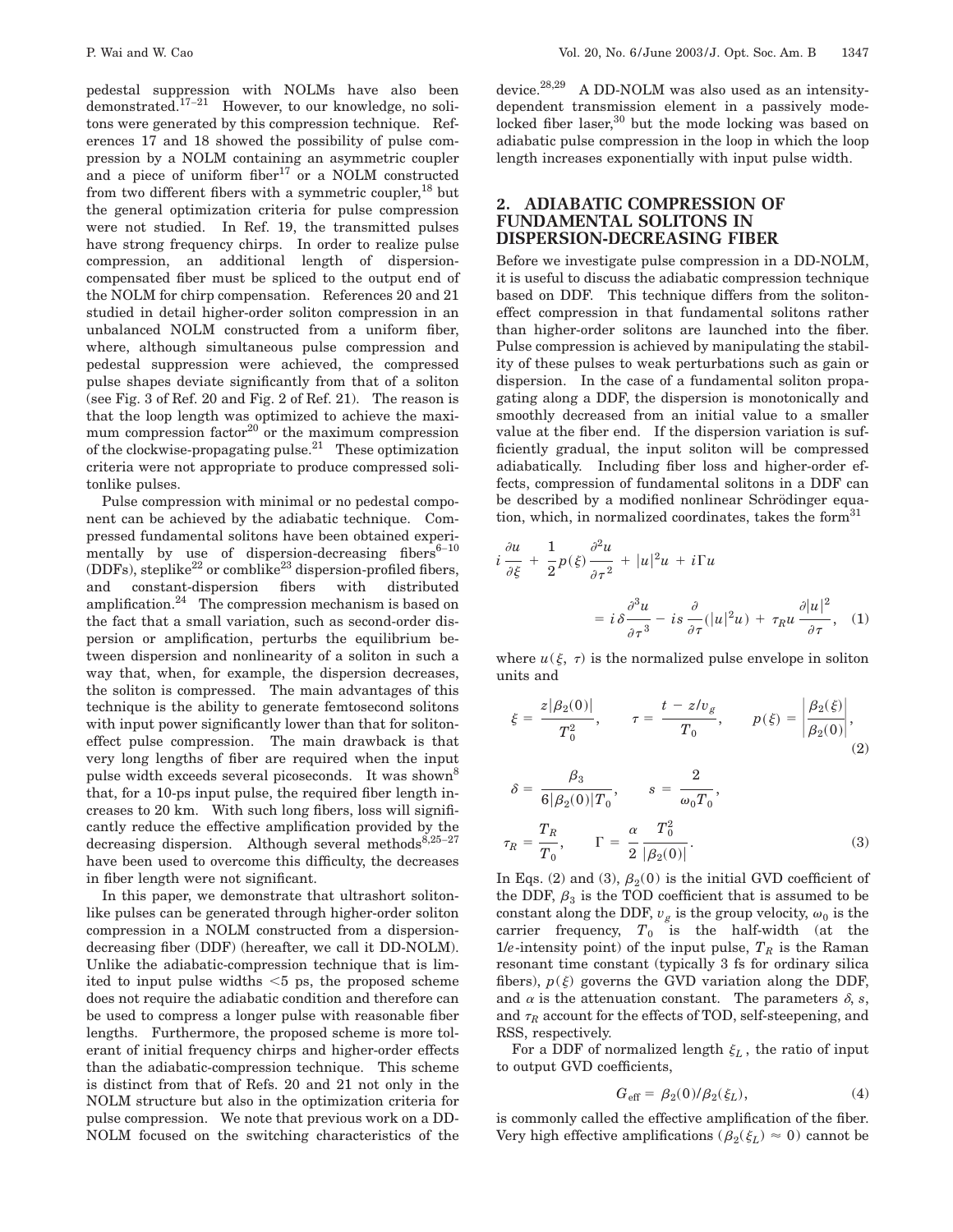realized in practice because of the inherent small dispersion fluctuations associated with the manufacturing process, the wavelength dependence of the GVD coefficient, and the small fluctuations in the wavelength of the laser source. The maximum effective amplification was  $\sim$ 20 for soliton compression in DDFs.<sup>7,8,32</sup>

If the input to the DDF is a fundamental soliton of the form

$$
u(0, \tau) = A \operatorname{sech}(A \tau), \tag{5}
$$

and the dispersion variation along the DDF is sufficiently gradual, it has been shown<sup>32,33</sup> that the soliton will be compressed to

$$
u(\xi_L, \tau) = \sqrt{G_{\text{eff}}}A \exp(-2\Gamma\xi_L)\text{sech}[G_{\text{eff}}A \exp(-2\Gamma\xi_L)\tau]
$$

$$
\times \exp\left\{i\frac{A^2}{8\Gamma}[1 - \exp(-4\Gamma\xi_L)]\right\},\tag{6}
$$

in the absence of higher-order effects after a normalized length  $\xi_L$ .

In the ideal case  $(\Gamma = 0)$ , Eq. (6) reduces to

$$
u(\xi_L,~\tau) = \sqrt{G_{\rm eff}} A ~{\rm sech}(G_{\rm eff} A \, \tau) {\rm exp}(i A^2 \xi_L/2).~~(7)
$$

We define the compression factor,  $F_c$ , as the ratio of the full width at half-maximum (FWHM) of the input soliton to that of the compressed soliton. Then from Eqs. (5) and (7), the compression factor in the ideal case is equal to  $G<sub>eff</sub>$ , and the soliton intensity is amplified by a factor of  $G_{\text{eff}}$ .

For a hyperbolic-secant pulse with peak power  $P_{\text{peak}}$ and pulse width  $T_{\text{FWHM}}$ , its energy is given by

$$
E = 2P_{\text{peak}} \frac{T_{\text{FWHM}}}{1.763}.
$$
 (8)

Adiabatic compression means that all the energy of the pulse remains localized in the compressed pulse. From Eqs. (5) and (7), the compression is adiabatic, since the energy contained in the compressed soliton is equal to that of the input soliton.

Fiber loss leads to pulse broadening. From Eq. (6), the final compression factor is now given by

$$
F_c = G_{\text{eff}} \exp(-2\Gamma \xi_L), \tag{9}
$$

i.e.,  $F_c$  is reduced by a factor of  $\exp(2\Gamma\xi)$ . For example, we consider the compression of a soliton with initial width of  $T_{\text{FWHM}} = 10 \text{ ps } (T_0 = 5.67 \text{ ps})$ . The DDF is assumed to have an initial GVD coefficient of  $\beta_2(0) = -20 \text{ ps}^2/\text{km}$  and an effective amplification of  $G_{\text{eff}} = 20$ . Fiber loss is given by  $\alpha = 0.046$  km<sup>-1</sup>  $(\Gamma = 0.037)$ . A typical normalized DDF length of  $\xi_L = 10$  should be used to ensure a gradual dispersion variation along the DDF such that the compressed pulse has a high quality.<sup>8,32</sup> Thus from Eqs.  $(2)$  and  $(9)$ , the DDF length is 16 km and the compression factor is reduced by a factor of 2. Note that both the fiber length and the loss parameter  $\Gamma$  increase exponentially with input soliton width. For  $T_{\text{FWHM}} > 20$  ps, the DDF length is longer than 64 km, and the soliton ceases to compress.

# **3. HIGHER-ORDER SOLITON COMPRESSION IN DD-NOLM**

In Section 2, it was shown that high-quality compression of fundamental solitons can be achieved with the adiabatic-compression technique. However, the required fiber length increases exponentially with the initial soliton width, and the compression factor is decreased by fiber loss. Thus the adiabatic-compression technique is generally not suitable for compression of pulses longer than 5 ps. On the other hand, higher-order soliton compression in a fiber line can achieve large compression factors with very short fibers, but the pulse quality is poor. In this section, we show that the difficulty can be overcome through higher-order soliton compression in a DD-NOLM. We also show that this scheme is more tolerant of initial frequency chirps and higher-order effects than previous compression techniques.

#### **A. Demonstration of the Technique**

Figure 1 shows the configuration of the DD-NOLM, which consists of a 50/50 coupler and a DDF with the dispersion coefficient decreasing in the clockwise direction. The input pulse  $u_1$  is launched into port 1, and the compressed pulse  $u_2$  is obtained at port 2. In normalized coordinates defined in Eqs.  $(1)$ – $(3)$ , the input pulse is assumed to be a higher-order soliton of the form

$$
u_1(0, \tau) = N \operatorname{sech}(\tau), \tag{10}
$$

where *N* is the soliton order and is related to the physical parameters by

$$
N^2 = \frac{\gamma P_0 T_0^2}{|\beta_2(0)|},\tag{11}
$$

where  $\gamma$  is the nonlinearity coefficient (assumed to be a constant) of the DDF and  $P_0$  is the peak power of the input pulse. The input pulse is split at the coupler according to  $34$ 

$$
u_3(0, \tau) = \sqrt{\alpha}u_1(0, \tau) = N\sqrt{\alpha} \operatorname{sech}(\tau), \qquad (12)
$$

$$
u_4(0, \tau) = i\sqrt{1 - \alpha}u_1(0, \tau) = iN\sqrt{1 - \alpha} \operatorname{sech}(\tau),
$$

$$
u_4(0, \tau) = i \sqrt{1 - \alpha} u_1(0, \tau) = iN \sqrt{1 - \alpha} \operatorname{sech}(\tau),
$$
\n(13)

where  $u_3$  and  $u_4$  are the field amplitudes right after the coupler and  $\alpha$ : $(1-\alpha)$  is the power-coupling ratio. We have chosen  $\alpha = 0.5$  throughout this paper. If the incident pulse duration is much shorter than the time to transverse the loop length and the pulse duration is also much shorter than  $1/R$ , where  $R$  is the pulse repetition rate, the interaction between counterpropagating fields



Fig. 1. Schematic of the DD-NOLM. Input pulses are launched into port 1, and compressed pulses are obtained from port 2.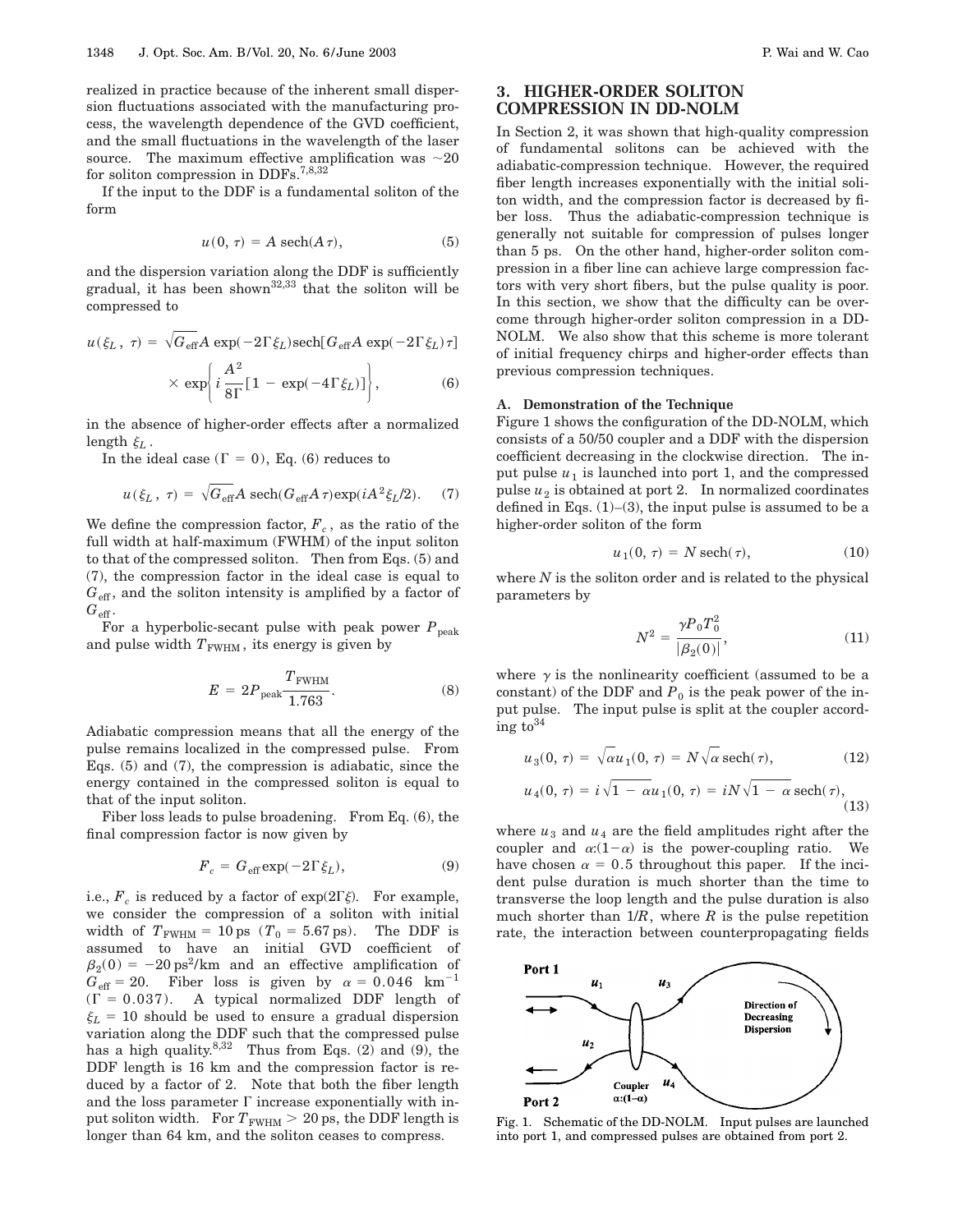can be neglected. The pulse evolution can then be described by Eq. (1). Note that the two pulses experience different dispersion profiles in the loop, i.e., the clockwise pulse initially experiences a dispersion  $G_{\text{eff}}$  times larger than the counterclockwise pulse does. In the following, Eq. (1) is solved numerically with the split-step Fourier method. After traveling around the loop, the counterpropagating pulses recombine at the coupler. The compressed pulse  $u_2$  can be calculated with the coupler equations described in Ref. 34.

For illustration, we consider the compression of a sixthorder soliton [i.e.,  $N = 6$  in Eq. (10)] with an initial width  $T_{\text{FWHM}} = 30 \text{ ps } (T_0 \approx 17 \text{ ps})$ . The DDF has a linear dispersion profile with an effective amplification  $G_{\text{eff}} = 3$ . Using typical values of  $\beta_2(0) = -20 \text{ ps}^2/\text{km}$  and  $\gamma = 5$  $\text{W}^{-1}\text{km}^{-1}$  for silica fibers near 1.55  $\mu$ m, we find that the incident pulse has a peak power of 0.5 W. Fiber loss is included with  $\alpha = 0.046$  km<sup>-1</sup> ( $\Gamma \approx 0.332$ ). We first neglected higher-order effects, which is a reasonable assumption for an input pulse width longer than 10 ps. The solid curves in Figs. 2(a) and 2(b) show the temporal shapes of the compressed (transmitted) pulse in linear and logarithmic scale, respectively, which is obtained by choosing the loop length, while  $G_{\text{eff}}$  has a fixed value of 3, to minimize the pedestal of the compressed pulse. The optimum loop length is 4.86 km ( $\xi = 0.336$ ), and the compression factor is 4.76. The dashed curves in Figs. 2(a) and 2(b) represent a hyperbolic-secant pulse having the same peak intensity and FWHM pulse width as those of the compressed pulse. Figure  $2(c)$  shows the spectrum, and Fig. 2(d) shows the frequency chirp (solid curve) and the shape (dashed curve) of the compressed pulse. The intensities of the pulse shape and spectrum are normalized with respect to the incident pulse, respectively. Figures 2(a) and 2(b) show that the compressed pulse is very close to a hyperbolic-secant pulse. From its peak intensity and width, the pulse is estimated to be



Fig. 2. Temporal shapes of the transmitted pulse in (a) linear and (b) logarithmic scale. (c) Spectrum and (d) frequency chirp (solid curve) and pulse shape (dashed curve) of the transmitted pulse. The dashed curves in (a) and (b) represent a hyperbolicsecant pulse having the same peak intensity and width (FWHM) as those of the transmitted pulse. The parameters are  $N = 6$ ,  $T_{\text{FWHM}} = 30 \text{ ps}, G_{\text{eff}} = 3, \Gamma = 0.332, \text{ and } \xi = 0.336.$ 



Fig. 3. Clockwise (solid curve) and counterclockwise (dashed curve) traveling pulses before recombination. The dash-dotted curve shows the transmitted pulse.

close to a fundamental soliton with a soliton order of 1.45. The pedestal of the compressed pulse is very small. We define the pedestal energy as the relative difference between the total energy,  $E_{\text{TOTAL}}$ , of the compressed pulse and the energy of the hyperbolic-secant pulse shown by the dashed line of Fig. 2(a), i.e.,

pedestal energy

\n
$$
\left(\% \right) = \frac{|E_{\text{total}} - E_{\text{sech}}|}{E_{\text{total}}} \times 100\%.
$$
\n(14)

Note that the energy of a hyperbolic-secant pulse with peak power  $P_{\text{peak}}$  and pulse width  $T_{\text{FWHM}}$  is given by Eq. (8). Using Eq. (14), the pedestal energy of the compressed pulse is only 1.3%.

Figure 2(c) shows that the spectrum of the compressed pulse is also close to a hyperbolic-secant shape except for a small notch in the central region, probably originating from the frequency chirps around the pulse pedestal. We note that the chirp across the main pulse is very small. The time–bandwidth product is 0.37, which is close to transform-limited value 0.315 of a hyperbolic-secant pulse. Figure 3 shows the clockwise (solid curve) and counter-clockwise (dashed curve) pulses after they travel around the loop but before recombination at the coupler under conditions identical to those of Fig. 2. The transmitted pulse is also shown by the dash-dotted curve. We observed that, although the shapes of both the clockwise and counter-clockwise pulses deviate significantly from a hyperbolic-secant, the transmitted pulse has a hyperbolicsecant shape.

The soliton pulse generation results from both of the soliton-effect compression of the counterpropagating pulses and the switching characteristics of the DD-NOLM. Since the loop is asymmetric, the compression of the counterpropagating pulses are different, and the two pulses acquire different phase shifts when they recombine at the coupler. At the optimum loop length, the switching condition is satisfied for the central peak but not for the rest of the pulse, leading to a pedestal-free compressed pulse. The optimum loop length is chosen such that the compressed pulse approaches a hyperbolic-secant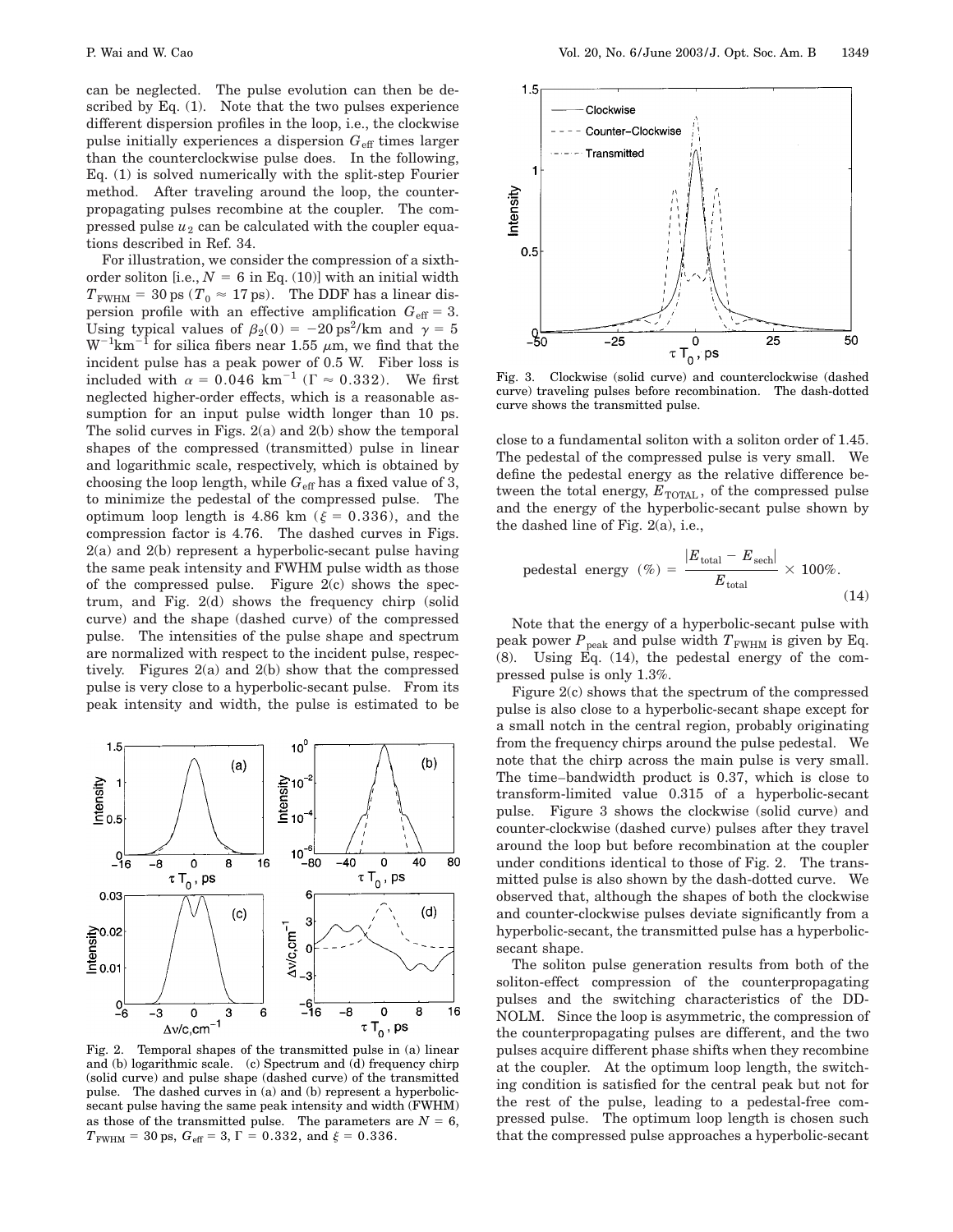pulse, i.e., the pedestal of the compressed pulse is the smallest. This optimization criterion is different from that of Refs. 20 and 21, where the loop length was chosen such that the transmitted pulse $^{20}$  or the clockwise propagating pulse<sup>21</sup> is compressed optimally. Figure 4 shows the local compression factors of the counterpropagating pulses during their evolution in the loop under the same condition as that of Fig. 2. The optimum loop length for soliton generation is longer than that for the counterpropagating pulses to achieve maximum compression.

To study the stability of the compressed pulse, we couple the compressed pulse of Fig. 2 into a constantdispersion lossless fiber with a dispersion coefficient identical to the initial dispersion coefficient  $\beta_2(0)$  of the DDF loop. Figure 5 shows the evolution over a fiber length of 22.7 km, which corresponds to 23 soliton periods in terms of the initial pulse width (6.3 ps). The pulse broadens initially because of the negative chirp [shown in Fig. 2(d)]. It then compresses, since its intensity is higher than that of a fundamental soliton. As the propagation continues, the pulse approaches a fundamental soliton that is narrower than the incident pulse. The variation of the pulse width is due to the initial frequency chirp. We have tried to suppress the pulse-width fluctuation by varying the incident pulse power (which can be done by placing a tunable attenuator at the input end of the constantdispersion fiber), but the result is not satisfactory. The general feature of pulse evolution is the same except that the output pulse width increases when the input pulse power decreases.

### **B. Effects of Loop Characteristics and Initial Soliton Order**

The above results demonstrated the compression of a sixth-order soliton in a DD-NOLM for a particular loop length and a fixed effective amplification  $(G_{\text{eff}})$ . In this subsection, the effects of loop length, effective amplification, and incident soliton order are studied. Figure 6 shows the compression factor and corresponding pedestal energy as a function of the loop length. The input soliton in all cases is the same as that used for Fig. 2 (i.e.,



Fig. 4. Local compression factors of the clockwise (solid curve) and counterclockwise (dashed curve) pulses during their evolution in the loop under the same conditions as those of Fig. 2.



Fig. 5. Evolution of the transmitted pulse of Fig.  $2(a)$  in a lossless fiber with constant dispersion identical to the initial dispersion  $\beta_2(0)$  of the DDF loop.



Fig. 6. Variation of the compression factor and corresponding pedestal energy with the loop length. In all cases, the input pulse is a sixth-order soliton with  $T_{\text{FWHM}} = 30 \text{ ps}$ , and the dispersion decreasing rate of the loop is identical to that used in Fig. 2.

 $N = 6$ ,  $T_{\text{FWHM}} = 30 \text{ ps}$ . The DDF in each case has a same dispersion-decreasing rate as before, except that the length of the DDF is varied. Figure 6 shows that highquality pulses with pedestal energy less than 2% can be achieved over a relatively wide range of the loop length (4.6–4.9 km).

We next consider how the effective amplification  $(G_{\text{eff}})$ of the DDF affects soliton generation. Figure 7 shows the compression factor, pedestal energy, and corresponding optimum loop length as a function of  $G_{\text{eff}}$  for a fixed input soliton with  $N = 6$  and  $T_{\text{FWHM}} = 30 \text{ ps}$ . For each value of  $G_{\text{eff}}$ , we optimized the compression by choosing an optimum loop length (i.e., an optimum dispersiondecreasing rate of the DDF). Figure 7 shows that both the compression factor and the pedestal energy increase with  $G_{\text{eff}}$ , while the optimum loop length  $z_{\text{opt}}$  is less affected by  $G_{\text{eff}}$ . For  $G_{\text{eff}} > 3.6$ , compression factors higher than 7.5 can be achieved, but the pedestal energy exceeds 10%. So, for soliton pulse generation, it is not possible to increase the compression factor by arbitrarily increasing  $G<sub>eff</sub>$ . This is quite different from the adiabatic compression of a fundamental soliton in DDF, where the compression factor is equal to  $G_{\text{eff}}$ .

Figure 8 shows the effect of incident soliton order *N* on the compression factor, pedestal energy, and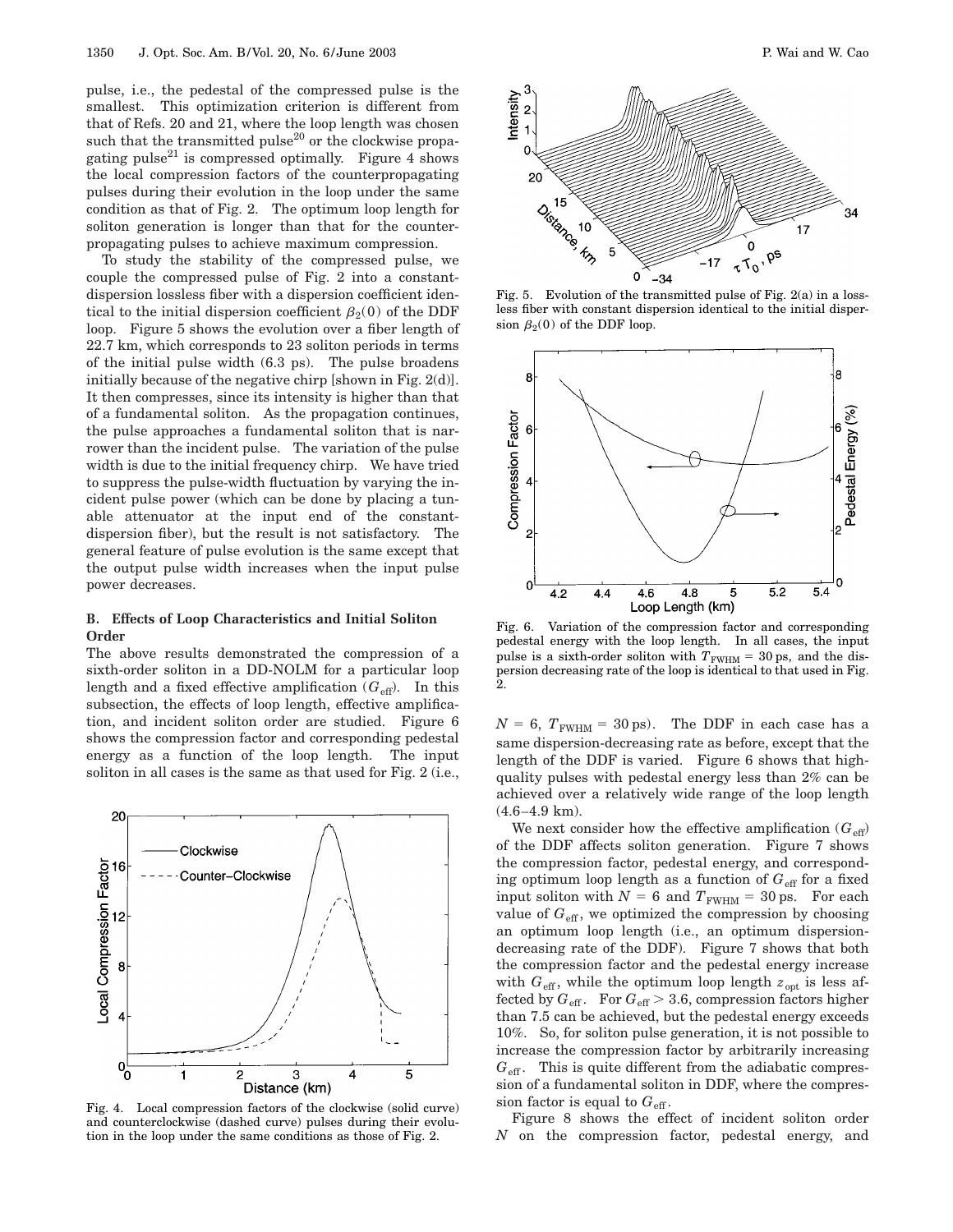optimum loop length. For all values of *N* studied here, the incident solitons have a same initial width of  $T_{\text{FWHM}} = 30 \text{ ps}$ , and the effective amplification of the loop is fixed at  $G_{\text{eff}} = 3$ . Figure 8 shows that the compression factor increases with increasing soliton order *N*, while the optimum loop length decreases. The pedestal energy is very small for  $N > 6$  but increases rapidly when N decreases from 6 to 4. Thus the compression is more suitable for incident solitons with larger soliton order. For example, for  $N = 15$ , a compression factor as high as 12 can be achieved with pedestal energy less than 0.2% with a loop length of 1.19 km.

#### **C. Effect of Initial Frequency Chirp**

The above studies assume that the incident pulses are transform limited. In practice, pulses generated from some lasers such as directly modulated semiconductor lasers are inherently chirped. In this subsection, we study the effect of initial frequency chirp on soliton compression in DD-NOLM.



Fig. 7. Variation of the compression factor, pedestal energy, and corresponding optimum loop length with the effective amplification (*G*eff). In all cases, the input soliton order is fixed at *N*  $= 6$  with  $T_{\text{FWHM}} = 30$  ps.



Fig. 8. Variation of the compression factor, pedestal energy, and optimum loop length with input soliton order *N*. For all values of *N*, the loop has an effective amplification of  $G_{\text{eff}} = 3$ , and the input soliton width is fixed at  $T_{\text{FWHM}} = 30 \text{ ps}.$ 

**Table 1. Compression Results for Input Pulses**  $\text{with } N = 6, T_{\text{FWHM}} = 30 \text{ ps}, C = 2, -2, \text{ and } 4, \text{ and}$ **Effective Amplification of Loop Fixed at**  $G_{\text{eff}} = 3$ 

|                           |      |       | .    |
|---------------------------|------|-------|------|
| Chirp parameter, $C$      | 2    | $-2$  | 4    |
| Compression factors       | 6.41 | 7.20  | 7.83 |
| Pedestal energies $(\%)$  | 0.23 | 15.67 | 0.79 |
| Normalized intensities    | 2.72 | 1.07  | 4.04 |
| Compressed soliton orders | 1.55 | 0.86  | 1.54 |
| Time-bandwidth products   | 0.38 | 0.39  | 0.37 |
| Optimum loop lengths (km) | 3.57 | 6.00  | 2.87 |
|                           |      |       |      |

A linearly chirped incident pulse is given by [compare with Eq. (10)]

$$
u_1(0, \tau) = N \operatorname{sech}(\tau) \exp(-i C \tau^2 / 2), \tag{15}
$$

where *C* is the chirp parameter. Figures  $9(a)-9(c)$  show the optimally compressed pulse shapes (solid curves) for  $C = 2, -2,$  and 4, respectively. In each case the incident pulse has the same intensity  $(N = 6)$  and the same initial width ( $T_{\text{FWHM}} = 30 \text{ ps}$ ). The effective amplification of the DDF loop is fixed at  $G_{\text{eff}} = 3$ , and the loop length is chosen to minimize the pedestal of the compressed pulse. The dashed curve in each case represents a hyperbolicsecant pulse having the same peak intensity and FWHM as those of the compressed pulse. Table 1 lists the compression results corresponding to Fig. 9. It shows that the technique is more tolerant of positive chirp than negative chirp. Compared with the zero chirp case (Fig. 2(a)), positive chirp increases the compression factor and the pulse quality and decreases the optimum loop length because anomalous GVD compresses positively chirped pulses linearly. Negative chirp, on the other hand, degrades pulse compression, contrary to conventional soliton-effect pulse compression.<sup>35</sup> We observed that although the compression factor for  $C = -2$  is even larger than that for  $C = 2$ , the pulse quality declines, and the corresponding optimum loop length is much longer than that of the positive chirp. The reason is that the optimization criterion here is different from that of the solitoneffect compression technique, i.e., the fiber length is chosen to minimize the pulse pedestal rather than maximize the compression.

Figures  $10(a)-10(c)$  show the evolution of the compressed pulses corresponding to Figs.  $9(a)-9(c)$  in a constant-dispersion lossless fiber with dispersion coefficient identical to the initial dispersion coefficient  $\beta_2(0)$  of the DDF loop. The evolution distance in each case is identical to that of Fig. 5 and is 22.7 km. We observed that the pulses evolve into fundamental solitons. In the case of  $C > 0$ , the evolved soliton has a narrower width than that of the initial pulse because the initial pulse has a soliton order  $N > 1$ . For  $C < 0$ , the initial soliton order is 0.86, so the width of the asymptotic soliton increases.

We then compare the chirp tolerance level of this technique to that of the adiabatic pulse compression. As mentioned before, adiabatic pulse compression is based on the robustness of fundamental solitons under weak perturbation such as dispersion. In the presence of initial frequency chirp, it had been shown<sup>36</sup> that a fundamental soliton can survive only for  $|C|$  less than a critical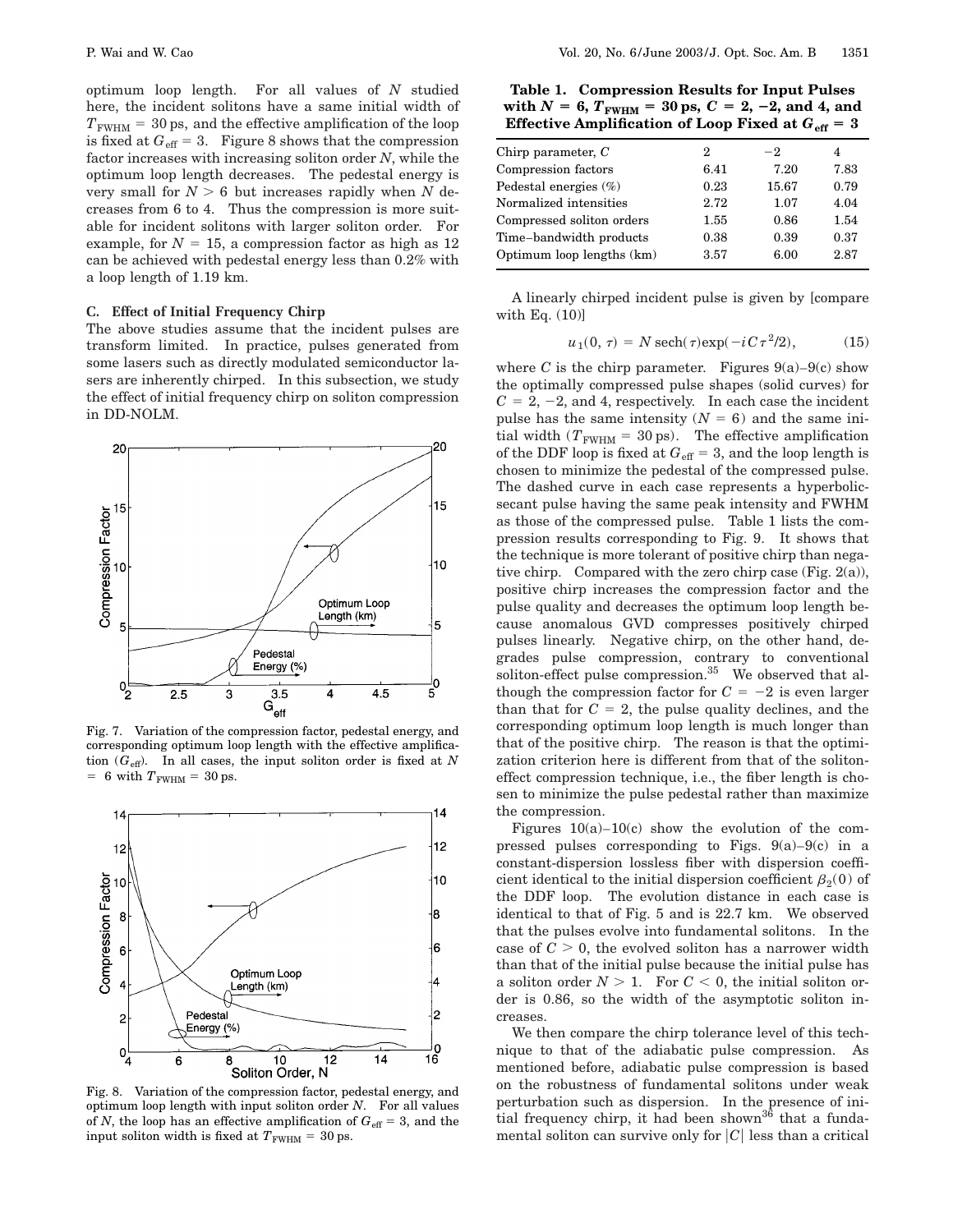value of 1.64. In this regard, the soliton-generation scheme proposed here is more tolerant of initial frequency chirps than the adiabatic-compression technique. This is important for soliton generation from directly modulated



Fig. 9. Optimally compressed pulse shapes for  $N = 6$ ,  $T_{\text{FWHM}}$  $=$  30 ps, and with initial chirps of (a)  $C = 2$ , (b)  $C = -2$ , and (c)  $C = 4$ . In all cases the effective amplification of the loop is fixed at  $G_{\text{eff}} = 3$ . The dashed curve in each case represents a hyperbolic-secant pulse having the same peak intensity and width (FWHM) as those of the compressed pulse.



Fig. 10. Evolution of the compressed pulses corresponding to the solid curves of Figs.  $9(a)-9(c)$  in a lossless fiber with constant dispersion identical to the initial dispersion  $\beta_2(0)$  of the DDF loop.

semiconductor lasers since pulses produced by these lasers usually have strong frequency chirps.

We note that a linear frequency chirp can be precompensated by a linear dispersive element such as a grating pair, a prism pair, or a chirped fiber Bragg grating operating in reflection.<sup>37</sup> The use of these additional elements will increase system complexity, cause energy loss, and may deform the pulse shape. For example, the performance of a fiber Bragg grating is easily affected by TOD and RSS.<sup>38</sup> We have shown here that the DD-NOLM can produce high-quality compressed pulses even without precompensation of the initial frequency chirp.

## **D. Influence of Higher-Order Effects**

The results presented so far concentrate on long pulse  $(T_{\text{FWHM}} > 5 \text{ ps})$  compression in order to emphasize that the proposed scheme can overcome the difficulty of the adiabatic compression of input pulses longer than 5 ps in which impractically long lengths of fiber are required. For compression of ultrashort pulses ( $T_{\text{FWHM}} < 5$  ps), fi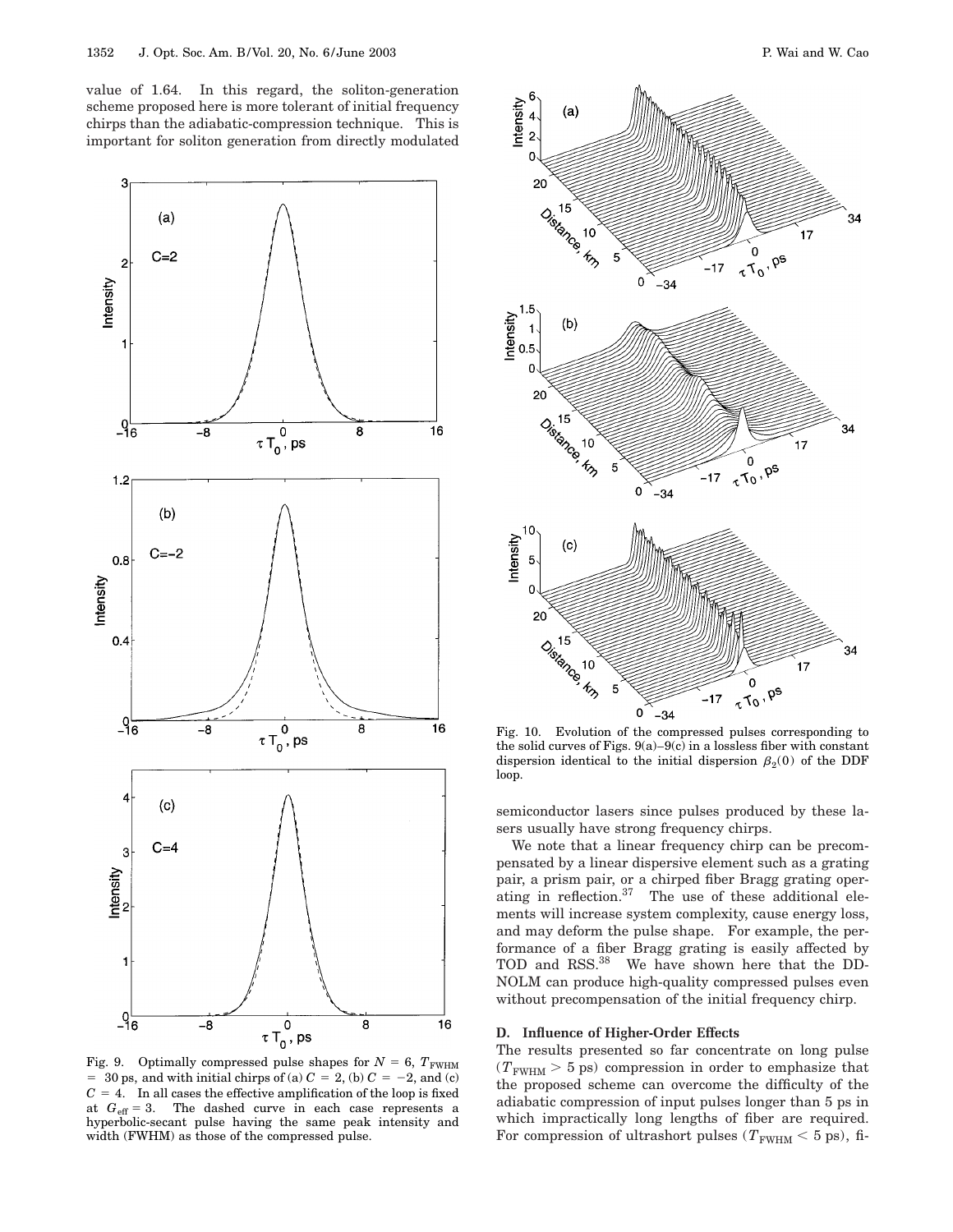ber length is no longer a problem for the adiabatic technique. However, it was shown<sup>10</sup> that higher-order effects such as RSS and TOD become important since fibers used for adiabatic compression are usually several soliton periods long. Higher-order effects not only degrade the compression factor but also induce oscillations around the compressed pulse. In this final subsection, we investigate how higher-order effects affect soliton compression in a DD-NOLM.

Figure 11 shows the optimally compressed pulse shapes for the cases of (i) without RSS and TOD (dotted curve), (ii) with both RSS and TOD (solid curve), and (iii) with RSS only (dashed curve). In each case, the incident soliton was the same with  $N = 6$  and  $T_{\text{FWHM}} = 1$  ps, and the effective amplification was fixed at  $G_{\text{eff}} = 3$ . The selfsteepening effect was neglected because it plays a much smaller role as compared with RSS or TOD. Assuming that  $\beta_2(0) = -20 \text{ ps}^2/\text{km}$  and  $\beta_3 = 0.1 \text{ ps}^3/\text{km}$ , and that the Raman resonant time constant is  $T_R = 3$  fs, according to Eq. (3), we have  $\tau_R \approx 0.0053$ ,  $\delta \approx 0.00147$ , and  $\Gamma \approx 0.00037$ . Table 2 lists the compression results corresponding to Fig. 11. The results are somewhat surprising, since the compression seems to be quite forgiving to higher-order effects even when the compressed pulse is narrower than 100 fs. Unlike adiabatic soliton  $compression<sup>10</sup>$  in which TOD causes oscillations around compressed pulse, no oscillations appear in the present case because they are reflected by the DD-NOLM. The most interesting feature is that, under certain conditions, RSS can even improve the DD-NOLM performance. The compression factor is doubled, while the pedestal energy increases from 6.15% to 13.76% only. We note that, even if we allow pedestal energy comparable to 13.67% in the ideal case by choosing a shorter loop, the final compression factor is still smaller than that when only RSS is included.

The enhancement of soliton compression by RSS can be understood as follows. Since the loop dispersion is asymmetric, the counterpropagating pulses experience different RSS in the loop, resulting in a relative arrival time



Fig. 11. Optimally compressed shapes of a 1-ps sixth-order soliton without RSS and TOD (dotted curve), with both RSS and TOD (solid curve), and with RSS only (dashed curve). In all cases, the effective amplification of the loop is  $G_{\text{eff}} = 3$ .

**Table 2. Compression Results of a 1-ps Sixth-Order Soliton without RSS and TOD, with both RSS and TOD, and with RSS only, where the Effective Amplification of the Loop is**  $G_{\text{eff}} = 3$ 

| Condition                    | Without RSS<br>& TOD | With RSS<br>& TOD | With RSS<br>only |
|------------------------------|----------------------|-------------------|------------------|
| Compression<br>factors       | 7.03                 | 10.35             | 14.59            |
| Pedestal<br>energies $(\% )$ | 6.15                 | 10.18             | 13.67            |
| Normalized<br>intensities    | 2.33                 | 2.75              | 4.24             |
| Compressed<br>soliton orders | 1.30                 | 0.96              | 0.85             |
| Time-bandwidth<br>products   | 0.35                 | 0.37              | 0.37             |
| Optimum<br>loop lengths (m)  | 4.80                 | 4.18              | 4.14             |



Fig. 12. Variation of the compression factor, pedestal energy, and optimum loop length with initial soliton width  $T_{\text{FWHM}}$  when only RSS is included. In each case the input is a sixth-order soliton, and the effective amplification of the loop is  $G_{\text{eff}} = 3$ .

delay at the coupler. When the time delay increases, the overlap region of the two pulses is narrower than that when RSS is not included. Thus the region where the switching condition is satisfied decreases, leading to a shorter transmitted pulse. To study how the compression enhancement depends on RSS, we performed simulations for different initial soliton width  $T_{\text{FWHM}}$ . Figure 12 shows the compression factor, pedestal energy, and optimum loop length as a function of the initial soliton width  $T_{\text{FWHM}}$ . Only RSS is included, which is possible with a loop constructed from dispersion-flattened fiber to eliminate TOD. In all cases, the input is a sixthorder soliton and the effective amplification is fixed at  $G_{\text{eff}} = 3$ . Figure 12 shows that RSS has little effect on optimum loop length but has a relatively large effect on the compression factor and pedestal energy. When  $T<sub>FWHM</sub>$  increases, the enhancement in soliton compression declines because the compression approaches that of the ideal case, and the effect of RSS decreases. When the pulse width of the incident soliton is too short, compression enhancement also degrades because the temporal separation of the counterpropagating pulses is so large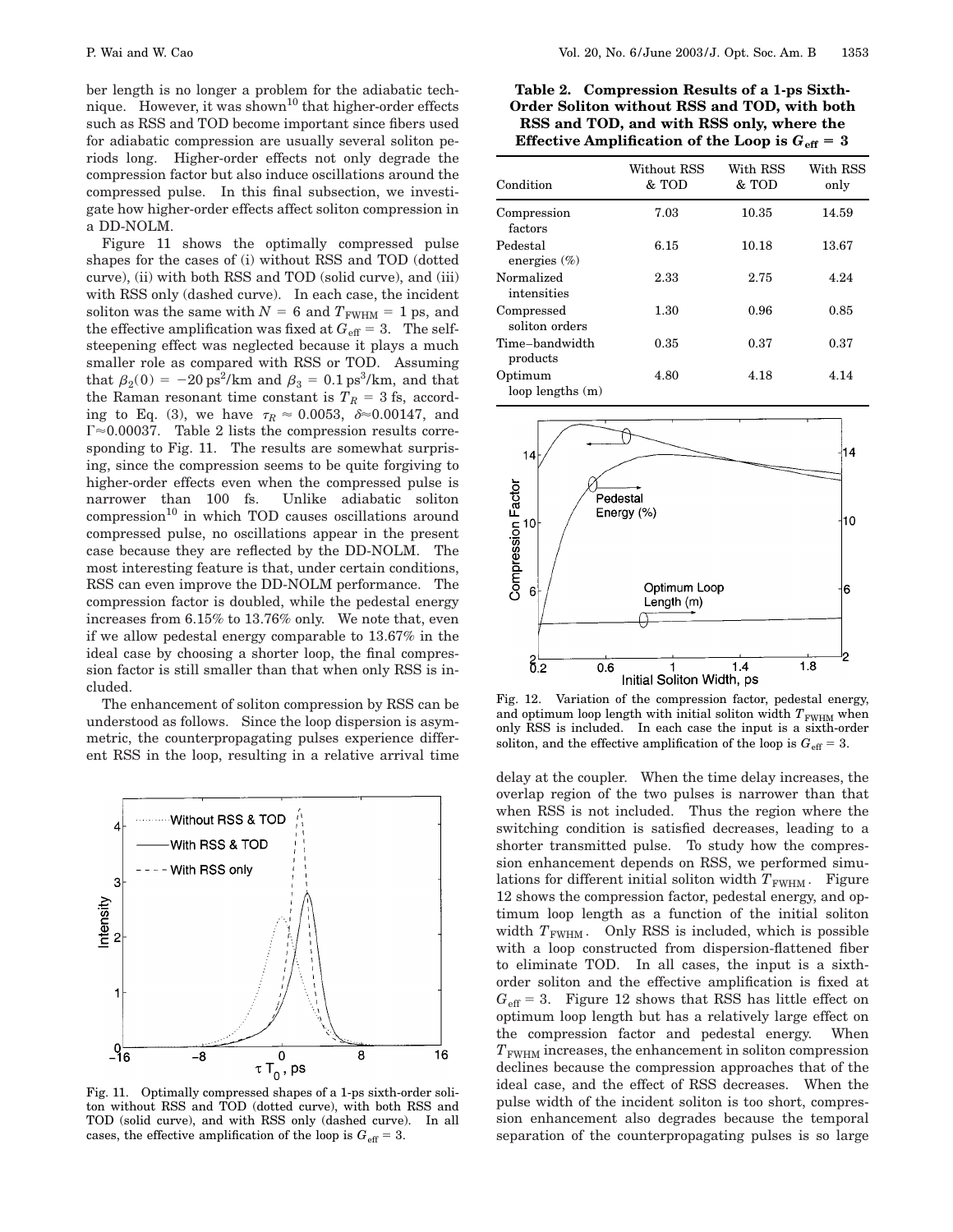that the two pulses almost separate before experiencing enough compression and before the switching condition is satisfied. So, for a given input soliton order and a fixed loop structure, there exists an optimum initial soliton width at which RSS induced compression enhancement is maximum.

## **4. CONCLUSIONS**

We have proposed and demonstrated a technique to use a NOLM constructed from DDF to generate ultrashort fundamental solitons from long pulses. It uses both the multisoliton pulse-compression effect and the switching characteristics of a nonlinear optical loop mirror. The proposed scheme has the following advantages when compared with the conventional soliton-effect compression technique or the adiabatic-compression technique. First, long pulses  $(>=30 \text{ ps})$  can be efficiently compressed with reasonable fiber lengths, and the compressed pulses are of high quality such that they evolve into fundamental solitons. Second, the proposed scheme is quite tolerant of initial frequency chirp, which is important for compression of pulses produced by directly modulated semiconductor lasers, since these pulses are inherently chirped. Third, for ultrashort pulse compression, higher-order effects such as RSS and TOD have a smaller effect on the new scheme. We also find that RSS can even enhance pulse compression significantly under certain conditions. A shortcoming of this technique is that, for a given input pulse, the compression factor is smaller than that of the conventional soliton-effect pulse compression because high pulse quality is achieved at the expense of the compression of the counterpropagating pulses in DD-NOLM. Nevertheless, the solitonlike pulses generated by this technique can be further compressed if they are coupled into a DDF, through which adiabatic soliton compression is possible, and the DDF length no longer presents a problem.

### **ACKNOWLEDGMENTS**

The authors acknowledge the support of the Research Grant Council of the Hong Kong Special Administrative Region, China (project PolyU5096/98E), the National Natural Science Foundation of China (project 60277016), and the Guangdong Natural Science Foundation, China (project 021357).

\*Permanent address, School of Information, Wuyi University, Guangdong 529020, China.

### **REFERENCES**

- 1. G. P. Agrawal, *Fiber-Optic Communication Systems*, 2nd ed. (Wiley, New York, 1997).
- 2. M. Nakazawa, H. Kubota, K. Suzuki, E. Yamada, and A. Sahara, "Ultrahigh-speed long-distance TDM and WDM soliton transmission technologies,'' IEEE J. Sel. Top. Quantum Electron. **6**, 363–396 (2000).
- 3. L. F. Mollenauer, R. H. Stolen, and J. P. Gordon, "Experimental observation of picosecond pulse narrowing and solitons in optical fibers,'' Phys. Rev. Lett. **45**, 1095–1098 (1980).
- 4. K. A. Ahmed, K. C. Chan, and H. F. Liu, "Femtosecond

pulse generation from semiconductor lasers using the soliton-effect compression technique," IEEE J. Sel. Top. Quantum Electron. **1**, 592–600 (1995).

- 5. K. C. Chan and H. F. Liu, ''Short pulse generation by higher order soliton-effect compression: effects of optical fiber characteristics,'' IEEE J. Quantum Electron. **31**, 2226–2235 (1995).
- 6. S. V. Chernikov and P. V. Mamyshev, "Femtosecond soliton propagation in fibers with slowly decreasing dispersion,'' J. Opt. Soc. Am. B **8**, 1633–1641 (1991).
- 7. S. V. Chernikov, E. M. Dianov, D. J. Richardson, and D. N. Payne, "Soliton pulse compression in dispersion-decreasing fiber,'' Opt. Lett. **18**, 476–478 (1993).
- 8. M. D. Pelusi and H. F. Liu, "Higher order soliton pulse compression in dispersion-decreasing optical fibers,'' IEEE J. Quantum Electron. **33**, 1430–1439 (1997).
- 9. K. R. Tamura and M. Nakazawa, "Femtosecond soliton generation over a 32 nm wavelength range using a dispersionflattened dispersion-decreasing fiber," IEEE Photon. Technol. Lett. **11**, 319–321 (1999).
- 10. K. T. Chan and W. H. Cao, "Enhanced compression of fundamental solitons in dispersion decreasing fibers due to the combined effects of negative third-order dispersion and Raman self-scattering,'' Opt. Commun. **184**, 463–474 (2000).
- 11. R. H. Stolen, J. Botineau, and A. Ashkin, "Intensity discrimination of optical pulses with birefringent fibers,'' Opt. Lett. **7**, 512–514 (1982).
- 12. B. Nikolaus, D. Grischkowsky, and A. C. Balant, ''Optical pulse reshaping based on the nonlinear birefringence of single-mode optical fibers,'' Opt. Lett. **8**, 189–191 (1983).
- 13. R. Yatsu, K. Taira, and M. Tsuchiya, "High-quality sub-100-fs optical pulse generation by fiber-optic soliton compression of gain-switched distributed-feedback laser-diode pulses in conjunction with nonlinear optical fiber loops,'' Opt. Lett. **24**, 1172–1174 (1999).
- 14. K. R. Tamura and M. Nakazawa, ''Spectral-smoothing and pedestal reduction of wavelength tunable quasiadiabatically compressed femtosecond solitons using a dispersion-flattened dispersion-imbalanced loop mirror,'' IEEE Photon. Technol. Lett. **11**, 230–232 (1999).
- 15. M. D. Pelusi, Y. Matsui, and A. Suzuki, "Pedestal suppression from compressed femtosecond pulses using a nonlinear fiber loop mirror,'' IEEE J. Quantum Electron. **35**, 867–874 (1999).
- 16. K. R. Tamura and M. Nakazawa, "A polarizationmaintaining pedestal-free femtosecond pulse compressor incorporating an ultrafast dispersion-imbalanced nonlinear optical loop mirror,'' IEEE Photon. Technol. Lett. **13**, 526– 528 (2001).
- 17. K. Smith, N. J. Doran, and P. G. J. Wigley, "Pulse shaping, compression, and pedestal suppression employing a nonlinear-optical loop mirror,'' Opt. Lett. **15**, 1294–1296  $(1990)$ .
- 18. A. L. Steele, "Pulse compression by an optical fiber loop mirror constructed from two different fibers,'' Electron. Lett. **29**, 1972–1974 (1993).
- 19. I. Y. Khrushchev, I. H. White, and R. V. Penty, ''High-quality laser diode pulse compression in dispersion-imbalanced loop mirror,'' Electron. Lett. **34**, 1009–1010 (1998).
- 20. L. Chusseau and E. Delevague, "250-fs optical pulse generation by simultaneously soliton compression and shaping in a nonlinear optical loop mirror including a weak attenuation,'' Opt. Lett. **19**, 734–736 (1994).
- 21. J. Wu, Y. Li, C. Lou, and Y. Gao, ''Optimization of pulse compression with an unbalanced nonlinear optical loop mirror,'' Opt. Commun. **180**, 43–47 (2000).
- 22. S. V. Chernikov, J. R. Taylor, and R. Kashyap, "Experimental demonstration of step-like dispersion profiling in optical fiber for soliton pulse generation and compression,'' Electron. Lett. **30**, 433–435 (1994).
- 23. S. V. Chernikov, J. R. Taylor, and R. Kashyap, ''Comblike dispersion-profiled fiber for soliton pulse train generation,'' Opt. Lett. **19**, 539–541 (1994).
- 24. P. V. Mamyshev, S. V. Chernikov, and E. M. Dianov, "Gen-